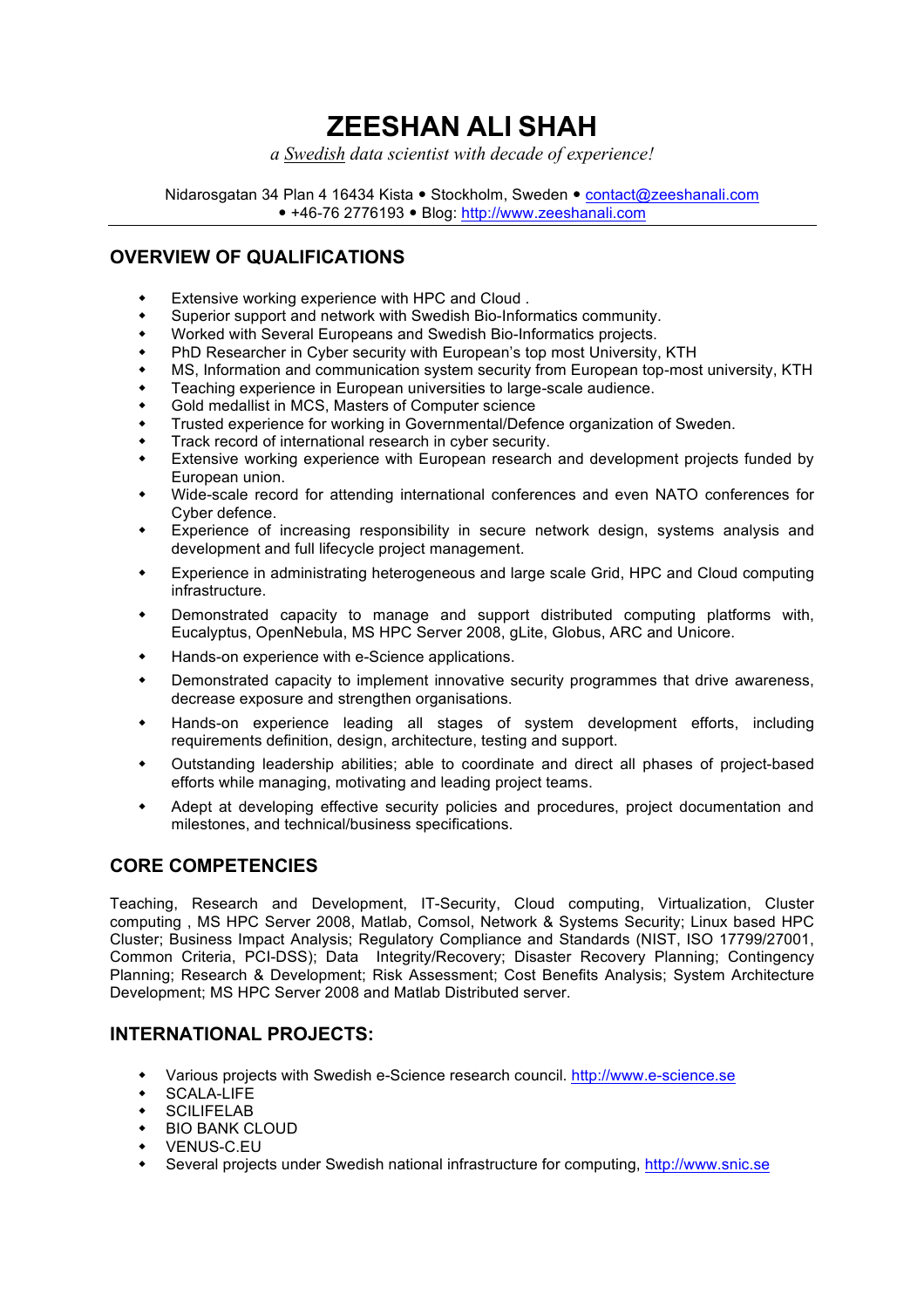# **OUTSTANDING PROFESSIONAL ACHIEVEMENTS**

- PhD Researcher in Cyber Security .
- \* Extensive working experience with European funded projects such as Omii-Europe, EGEE, EGI, NEON, Venus-C, NEON-2, INCF, NDGF and NOTUR with multi-national team of 10 EU-Countries.
- **EXECUTE:** Teaching in Workshops on Cloud computing in Bergen (Norway), Nust (PK), SSUET(PK), Oslo (Norway) and KTH (Sweden).
- Honored to Work with FOI (Swedish Defense Research Agency) www.foi.se as the researcher for IT Security and to develop the authorization engine for their defense class project.
- Open-source implementation of OGF Standards.
- Received **three** scholarship awards and later achieved Gold Medal during Masters of Computer science from SZABIST Karachi www.szabist.edu.pk .
- Completed MS Information Security from Kungliga Tekniska Hogskolan (KTH, SWEDEN) www.kth.se .
- Written best IT Security product plan for Stockholm Entrepreneurship program at KTH www.sses.se .
- \* Successfully launched own IT Services company registered in Swedish Tax agency as "VigilTek Sweden".
- Supported various Swedish companies on behalf of VigilTek in Information Assurance and Security.

# **EMPLOYMENT HISTORY**

KTH-SICS Cloud Innovation Centre, PDC Centre for High Performance Computing, KTH, Stockholm, Sweden www.pdc.kth.se 2010 – Present

#### **Technical Lead, Cloud Computing**

Administrating Private Cloud computing infrastructure, which is the first of its kind in KTH for e-Science users. Collaborated with SICS to form multiple zone of Cloud federation. Involve with EIT labs, Venus-C and NEON EU Funded Projects for providing Cloud services across Europe.

*Key Contributions:*

- § Managing of Cloud Cluster as seen here http://www.pdc.kth.se/resources/computers/pdccloud/
- User Support of e-Science community with PDC Cloud.

PDC Centre for High Performance Computing, KTH, Stockholm, Sweden www.pdc.kth.se 2008 - Present **Information Security Officer (EGEE, CERN) /System Administrator**

Recruited to establish and manage European-wide information-security programme. Oversee nationwide efforts to identify and evaluate all critical systems of Grid computing. Design and implement security processes and procedures and perform cost benefit analysis on all recommended strategies. Collaborate with Norway, Denmark and Northern Europe regions to conduct in-depth compliance audits and penetration testing. Develop strategy and facilitate CERT (Computer Emergency Response Team) for Sweden and across Nordic countries. Administrated High performance cluster of terra-flops speed.

*Key Contributions:*

- Managing of HPC Cluster as seen here http://www.pdc.kth.se/resources/computers
- § User Support of e-Science community with MS HPC server 2008 and Matlab Distributed server
- Instrumental in developing and implementing Business Continuity and Disaster Recovery (BCP) & DRP) Plans for Grid cluster.
- § Spearheaded creation of four new information-security policies, including Risk Assessment, Vulnerability, Penetration Testing and Security Engineering services.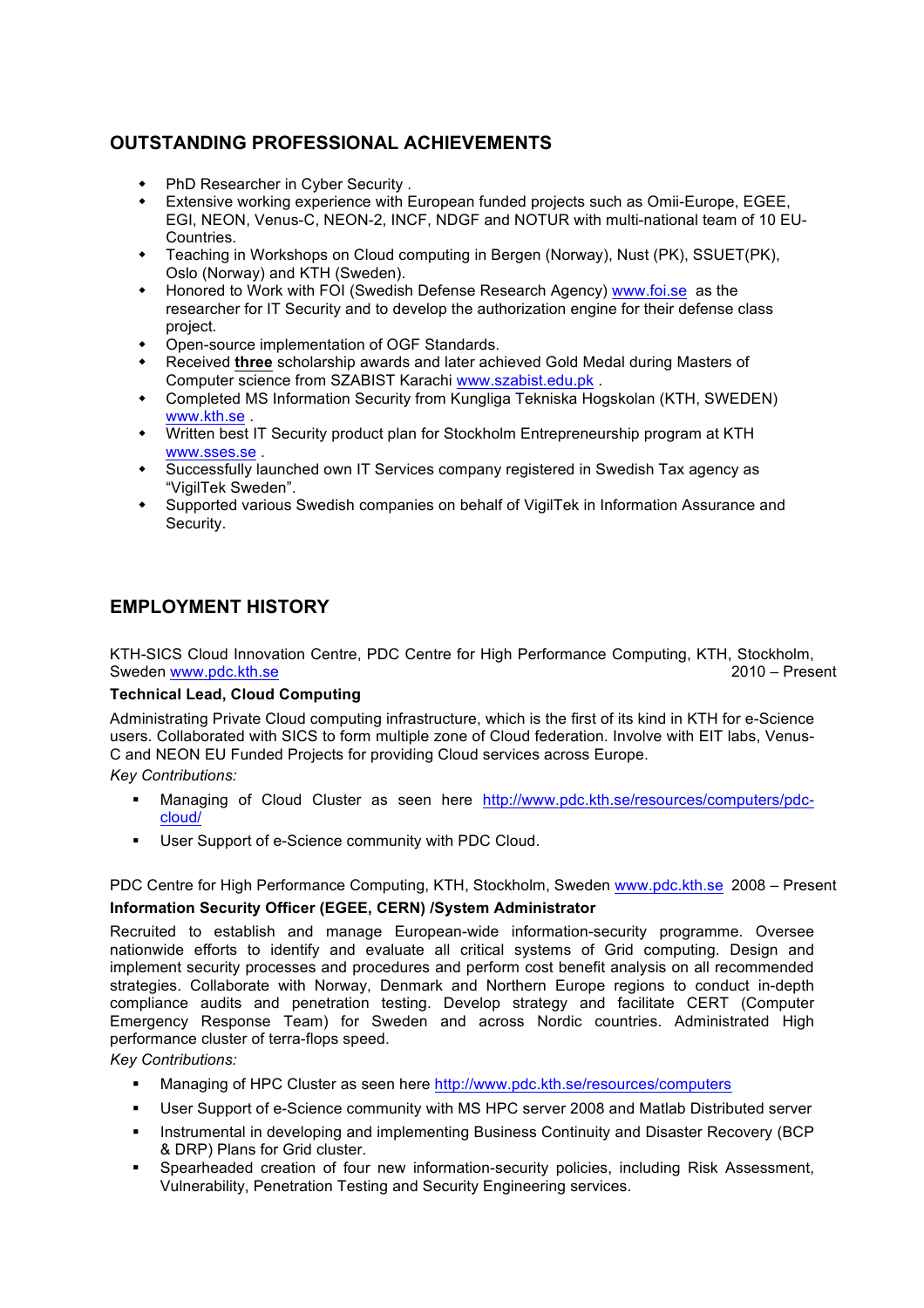- § Collaborated with European Team for build Risk Assessment Team charged with analysing all critical systems, developing reports to document systems vulnerabilities and recommending appropriate solutions.
- § Created company policies and procedures governing corporate security, email and Internet usage, access control, and incident response.

H&M Hennes and Mauritz , Stockholm, Sweden. www.hm.se March 08 – July 2008

#### **Information Security Risk Manager**

H&M is the multi-national retail company having 1500 branches worldwide. Our IT security department Headquartered in Stockholm and manages IT security from all three Hubs- Asia, Europe and USA.

*Key Contributions:*

- § Worked with in the area of IT Security Risk management (NIST), Audit and Rules (CISA) for external and internal IT assets.
- § Involved with Bluecoat proxy, ISS Site protector NIPS, PIX firewalls, SSL acceleration, Cisco routers and switches and ePO McAfee product .
- Involved with PCI-DSS compliance team for USA branch and later for Sweden as well.

European Funded OMII-EUROPE Project with PDC, KTH, Stockholm, Sweden omii-europe.org 2007 – 2008 **Grid Computing Security Engineer**

Working with PDC in the area of distributed systems security and developed a system for OMII Europe project. In this work I provided my services mainly within areas of IT security and development of components for grid computing. I also involved in physical and network or host level security systems

#### Own Swedish Company VigilTek Sweden, Stockholm, Sweden 2005 – Present

#### **Information Security Consultant**

Successfully launched an Entrepreneur venture in the field of IT Security and worked with several Swedish companies as consultant

*Key Contributions:*

- § Secured and Managed e-Commerce web site of Topguard Security AB. www.topguard.se
- § Project Manager for Tranadirekt AB www.tranadirekt.se
- **IT Consultant for a Financial company www.revidex.se**
- § Managing Dedicated hosting server with LimeStone Network USA. limestonenetworks.com
- § Managing Dedicated hosting server with Hetzner GMBH Germnay . www.hetzner.dk

Anjuman Khudal ul Quran Karachi, Pakistan 2003 – 2005

#### **Information Technology Manager**

Controlled and administered nodes consist on three Linux and Windows domain servers with thirty distributed nodes. Administered virtual private server hosted at New York data centre with Fedora and numerous server appliances. Implemented corporate and enterprise policies for governing according to COBIT guidelines.

Badar Soft Consulting, Karachi, Pakistan 2001 – 2002

#### **Software Engineer**

HL7 is a framework for health care industry we developed the Health care Management System for local hospital, the reason for using Hl7 is to incorporate standardized way of integrating between heterogeneous health care centers. We designed the overall architecture of the application, Client/Jsp were written using Struts which communicates to the Front Controller

# **ACADEMIC BACKGROUND**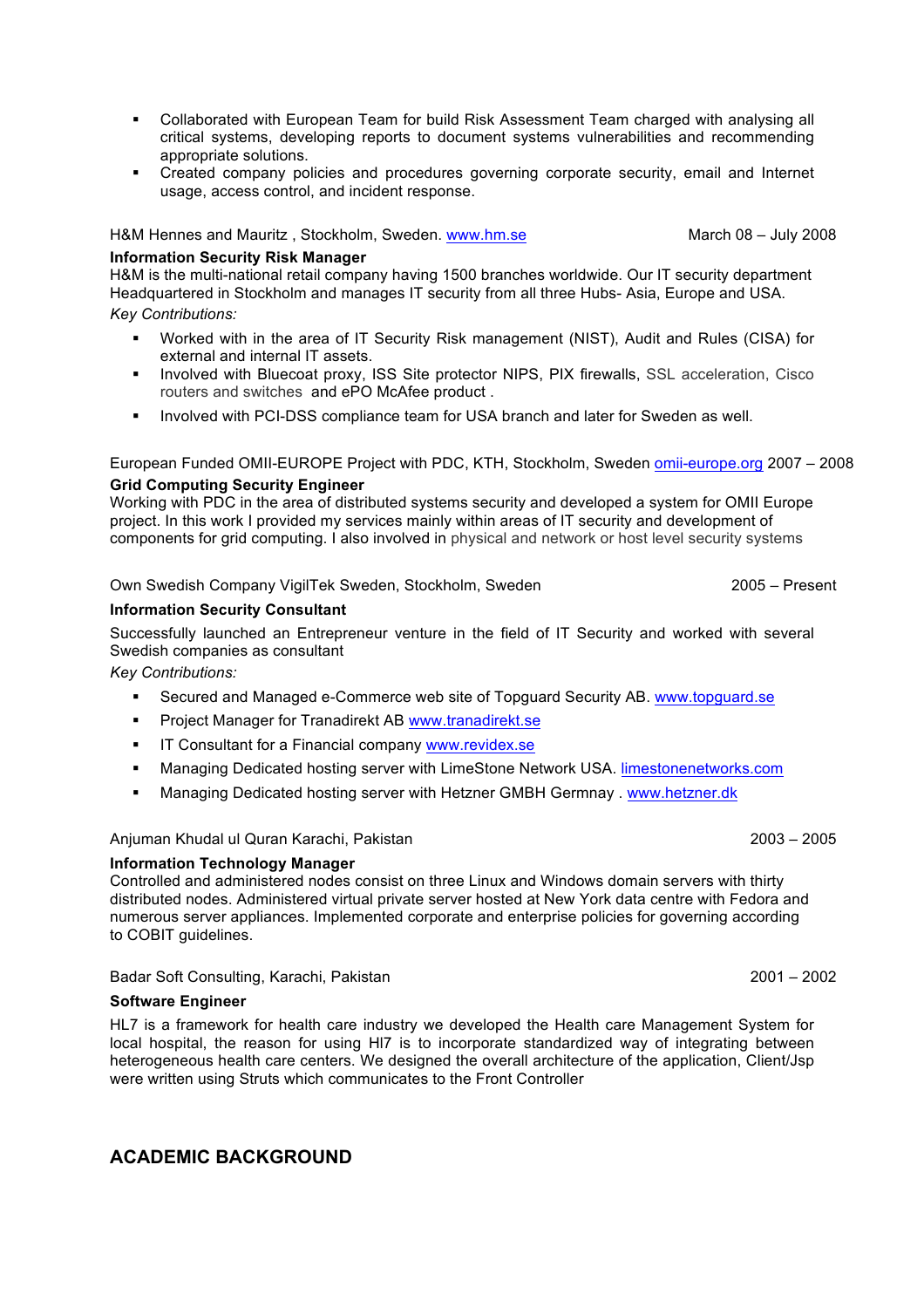**Kungliga Tekniska Hogskolan (ROYAL INSTITUTE OF TECHNOLOGY)**, Stockholm, SWEDEN www.kth.se

- w *PhD , Computer science with specialization in Security , 2012-Present*
- w *Dissertation-prel: "Incident handling in large-scale cloud and bid-data environment")*

#### **Kungliga Tekniska Hogskolan (ROYAL INSTITUTE OF TECHNOLOGY)**, Stockholm, SWEDEN www.kth.se

- w *MS in Information and Communication Systems Security, 2006*
- w *Dissertation: "Authorization in Semantic based distributed systems" with FOI (Swedish Defense Research Agency)*